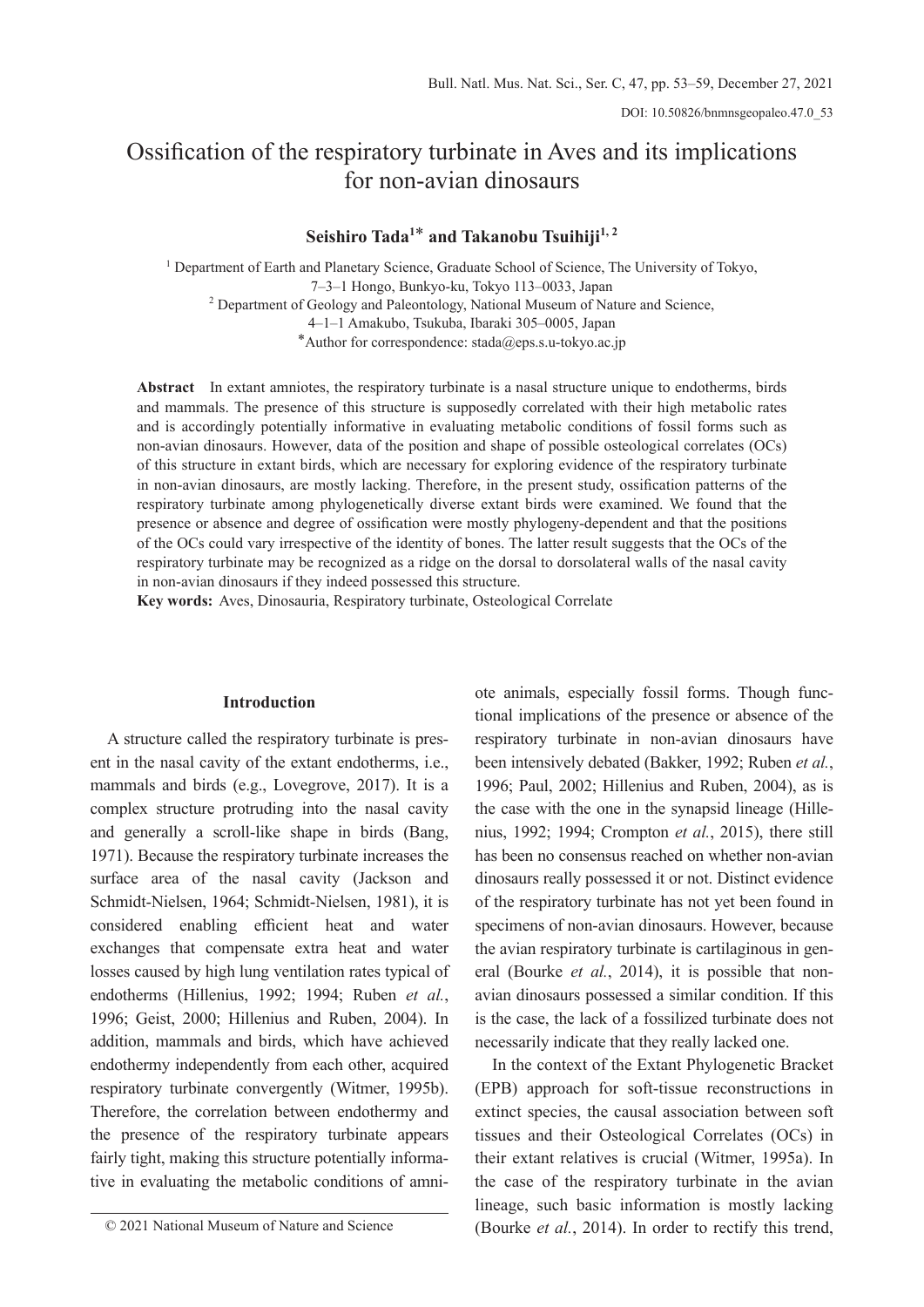| Species                              | Examined specimens/<br>CT data source | Condition | Species                                 | Examined specimens/<br>CT data source | Condition        | Species                                           | Examined specimens/<br>CT data source | Condition |
|--------------------------------------|---------------------------------------|-----------|-----------------------------------------|---------------------------------------|------------------|---------------------------------------------------|---------------------------------------|-----------|
| PALEOGNATHAE                         |                                       |           | Phoenicopteriformes                     |                                       |                  | Strigiformes                                      |                                       |           |
| Struthioniformes<br>Struthio camelus | Private specimen                      |           | Phoenicopterus ruber<br>Charadriiformes | YIO-65267**                           |                  | Strix leptogrammica<br>Strix leptogrammica        | <b>NSM-PO 278</b><br>NSM-PO 429       |           |
| Rheiformes                           |                                       |           | Chroicocephalus ridibundus              | NSM-PO 422                            |                  | Strix uralensis                                   | NSM-PO 557                            |           |
| Rhea americana                       | Private specimen                      |           | Fratercula cirrhata                     | NSM-PO 537                            |                  | <b>Bucerotiformes</b>                             |                                       |           |
| Apterygiformes                       |                                       |           | Fratercula corniculata                  | NSM-PO 577                            |                  | <b>Buceros</b> rhinoceros                         | NSM-PO 481                            |           |
| Apteryx australis<br>Casuariiformes  | CM Birds S-245*                       | scroll    | Larus crassirostris                     | NSM-PO 195<br>NSM-PO                  |                  | Tockus erythrorhynchus<br>Coraciiformes           | NSM-PO 539                            |           |
| Dromaius novaehollandiae             | Private specimen                      |           | Scolopax rusticola<br>Scolopax mira     | NSM-PO 161                            |                  | Alcedo athis                                      | YIO-72024**                           |           |
| Tinamiformes                         |                                       |           | Synthliboramphus antiquus               |                                       |                  | Halcyon coromanda                                 | NSM-PO 543                            |           |
| Eudromia elegans                     | NSM-PO 542                            |           | Uria aalge                              | NSM-PO 428<br>NSM-PO 565              |                  | Megaceryle lugubris                               | NSM-PO <sub>77</sub>                  |           |
| <b>GALLOANSERES</b><br>NEOGNATHAE    |                                       |           | AEQUORNITHES<br>Gaviiformes             |                                       |                  | Megaceryle lugubris<br><b>AUSTRALAVES</b>         | NSM-PO 540                            |           |
| Galliformes                          |                                       |           | Gavia arctica                           | NSM-PO 545                            |                  | Falconiformes                                     |                                       |           |
| Chrysolophus amherstiae              | NSM-PO 256                            |           | Sphenisciformes                         |                                       |                  | Falco peregrinus                                  | NSM-PO 245                            | ridge     |
| Chrysolophus pictus                  | NSM-PO 40                             |           | Pygoscelis adeliae                      | NSM-PO 702                            |                  | Falco tinnunculus                                 | <b>NSM-PO 391</b>                     |           |
| Coturnix japonica                    | NSM-PO 147                            |           | Procellariiformes                       |                                       |                  | Psittaciformes                                    |                                       |           |
| Gallus gallus                        | NSM-PO 37                             |           | Ardenna grisea                          | NSM-PO 601                            |                  | Amazona oratrix                                   | NSM-PO7                               |           |
| Numida meleagris                     | NSM-PO <sub>23</sub>                  |           | Ardenna tenuirostris                    | NSM-PO 236                            |                  | Ara macao                                         | NSM-PO 492                            | ridge     |
| Pavo muticus                         | <b>NSM-PO538</b>                      |           | Calonectris leucomelas                  | NSM-PO <sub>44</sub>                  |                  | Loriculus galgulus                                | YIO-65405**                           |           |
| Phasianus colchicus                  | NSM-PO 255                            |           | Calonectris leucomelas                  | NSM-PO <sub>209</sub>                 |                  | Melopsittacus undulatus                           | NSM-PO 125                            | ridge     |
| Phasianus versicolor                 | NSM-PO 232                            |           | Fulmarus glacialis                      | <b>NSM-PO330</b>                      |                  | Melopsittacus undulatus                           | Private specimen                      | ridge     |
| Phasianus versicolor                 | NSM-PO 272                            |           | Oceanodroma furcata                     | NSM-PO 405                            |                  | Nymphicus hollandicus                             | NSM-PO 5                              | ridge     |
| Syrmaticus soemmerringii             | NSM-PO                                |           | Phoebastria albatrus                    | NSM-PO 235                            |                  | Psittacula alexandri                              | <b>NSM-PO 52</b>                      | ridge     |
| Anseriformes                         |                                       |           | Phoebastria nigripes                    | <b>NSM-PO 388</b>                     |                  | Psittacus erithacus                               | <b>NSM-PO 490</b>                     | ridge     |
| Aix galericulata                     | NSM-PO 259                            |           | Phoebastria nigripes                    | NSM-PO 390                            |                  | Passeriformes                                     |                                       |           |
| Anas acuta                           | NSM-PO 434                            |           | Pterodroma hypoleuca                    | NSM-PO <sub>291</sub>                 |                  | Corvus corone                                     | NSM-PO 263                            |           |
| Anas platyrhynchos                   | NSM-PO 155                            |           | Ciconiiformes                           |                                       |                  | Corvus macrorhynchos                              | NSM-PO 35                             |           |
| Anser cygnoides<br>Aythya marila     | <b>NSM-PO138</b><br>NSM-PO 68         |           | Ciconia nigra<br><b>Suliformes</b>      | NSM-PO 16                             |                  | Corvus macrorhynchos<br>Corvus macrorhynchos      | NSM-PO 548<br>NSM-PO 604              |           |
| Branta hutchinsii                    | NSM-PO 270                            |           | Phalacrocorax carbo                     | NSM-PO 536                            |                  | Cyanopica cyanus                                  | NSM-PO 477                            |           |
| Cygnus olor                          | NSM-PO 98                             |           | Pelecaniformes                          |                                       |                  | Cyanoptila cyanomelana                            | NSM-PO 198                            |           |
| <b>NEOAVES</b>                       |                                       |           | Ardea cinerea                           | Private specimen                      | ridge            | Eophona personata                                 | NSM-PO <sub>110</sub>                 |           |
| Caprimulgiformes                     |                                       |           | <b>Butorides</b> striata                | NSM-PO 413                            |                  | Hypsipetes amaurotis                              | NSM-PO 33<br>NSM-PO 34                |           |
| Caprimulgus indicus                  | <b>NSM-PO133</b>                      |           | Gorsachius goisagi                      | NSM-PO <sub>117</sub>                 |                  | Hypsipetes amaurotis                              |                                       |           |
| Cuculiformes                         |                                       |           | Nycticorax nycticorax                   | NSM-PO 150                            | ridge            | Hypsipetes amaurotis                              | NSM-PO 501                            |           |
| Cuculus saturatus                    | NSM-PO 120                            |           | Nycticorax nycticorax                   | NSM-PO 276                            | ridge            | Leiothrix lutea                                   | NSM-PO 588<br>NSM-PO 71               |           |
| Columbiformes                        |                                       |           | Nycticorax nycticorax                   | NSM-PO 607                            | ridge            | Lonchura atricapilla                              |                                       |           |
| Columba livia                        | NSM-PO 148                            |           | Threskiornis melanocephalus             | NSM-PO <sub>201</sub>                 |                  | Lonchura oryzivora                                | NSM-PO 82                             | ridge     |
| Streptopelia orientalis              | NSM-PO 504                            |           | <b>LURAVES</b><br>E                     |                                       |                  | Lonchura striata                                  | NSM-PO 184<br>NSM-PO 595              |           |
| Gruiformes                           |                                       |           | Accipitriformes                         |                                       |                  | Loxia curvirostra                                 |                                       |           |
| Antigone vipio                       | NSM-PO 534                            |           | Accipiter gentilis                      | NSM-PO <sub>12</sub>                  |                  | Motacilla alba                                    | NSM-PO 594                            |           |
| Gallinula chloropus                  | NSM-PO 179                            |           | Aegypius monachus                       | <b>NSM-PO 127</b>                     | scroll           | Motacilla cinerea                                 | NSM-PO 514<br>NSM-PO 505              |           |
| Grus carunculata                     | <b>NSM-PO 203</b>                     |           | Cathartes aura                          | NSM-PO 540                            |                  | Passer montanus                                   |                                       |           |
| Grus grus                            | NSM-PO 268<br><b>NSM-PO 251</b>       |           | Gyps bengalensis                        | NSM-PO 546                            | scroll           | Sittiparus varius                                 | NSM-PO 118<br>NSM-PO 591              |           |
| Grus paradisea                       | NSM-PO 530                            |           | Haliaeetus albicilla                    | NSM-PO 533<br>NSM-PO 392              | scroll<br>scroll | Spinus spinus                                     | NSM-PO 47                             |           |
| Rallus aquaticus                     |                                       |           | Vultur gryphus                          |                                       |                  | Terpsiphone atrocaudata<br>Spondiopsar cineraceus | NSM-PO <sub>62</sub>                  | ridge     |
|                                      |                                       |           |                                         |                                       |                  | Terpsiphone atrocaudata                           | NSM-PO 450                            |           |
|                                      |                                       |           |                                         |                                       |                  | Turdus eunomus                                    |                                       |           |
|                                      |                                       |           |                                         |                                       |                  | Zosterops japonicus                               | NSM-PO 73<br>NSM-PO 45                |           |
|                                      |                                       |           |                                         |                                       |                  |                                                   |                                       |           |

## 54 Seishiro Tada and Takanobu Tsuihiji

The classification scheme follows Gill et al. (2021). Note: \*, CT data sets provided by L. M. Witmer; \*\*, CT data sets provided by YIO database. The classification scheme follows Gill *et al.* (2021). Note: \*, CT data sets provided by L. M. Witmer; \*\*, CT data sets provided by YIO database.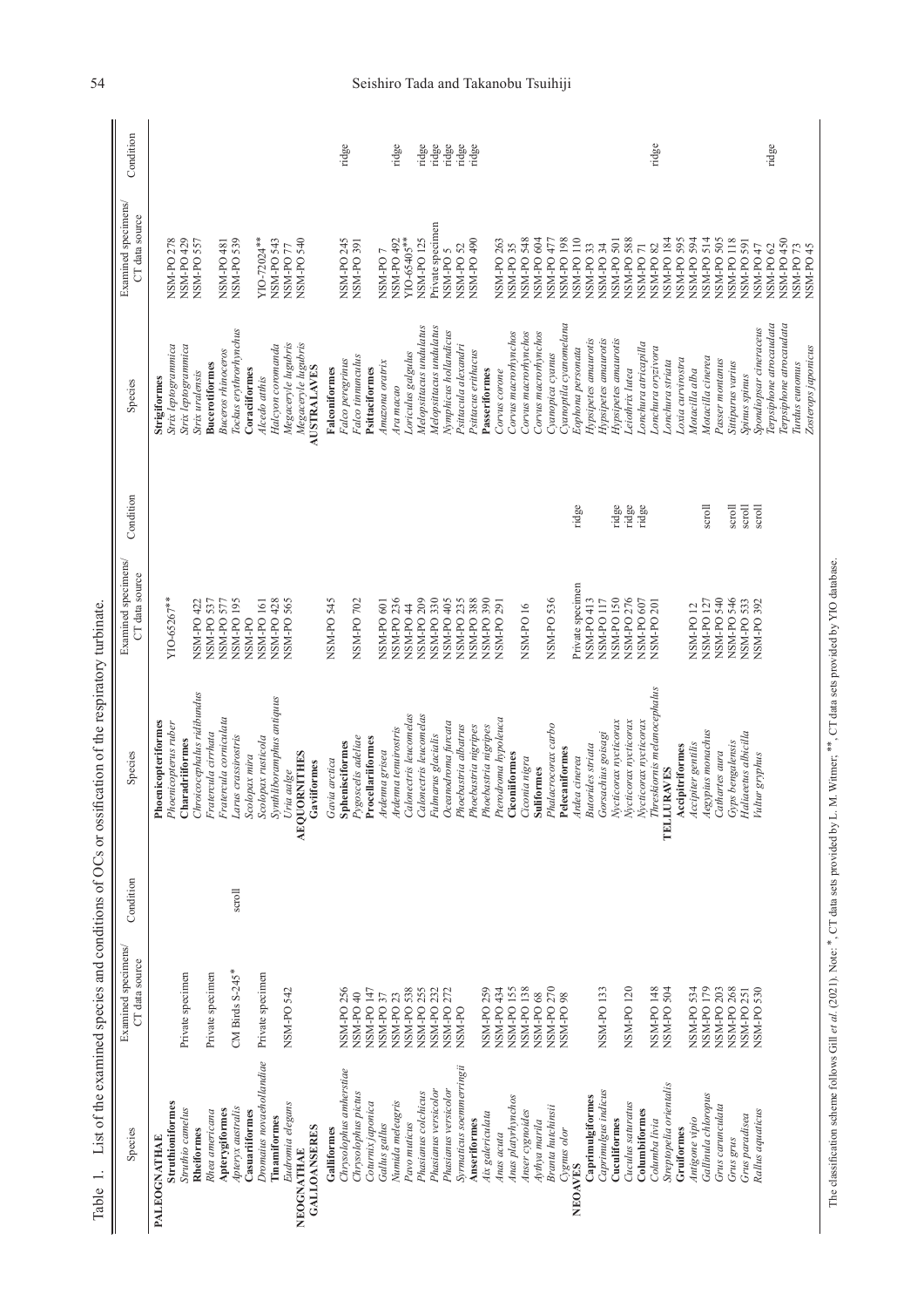this study examined OCs of this structure in birds and discussed potential positions of its OCs in the nasal cavity of fossil taxa on the lineage leading to birds. Because the avian turbinate rarely ossifies (Bourke *et al.*, 2014), it is not reasonable to reliably identify its OCs based solely on observations of dry skulls. However, some birds possess an ossified turbinate (Bang, 1971; Zusi, 1993). Skulls of such birds were examined in detail to produce reference data for identifying the positions and form of possible OCs in non-avian dinosaurs.

#### **Institutional Abbreviations**

CM, Carnegie Museum of Natural History, Pittsburgh, Pennsylvania, U.S.A.; CMNH, Cleveland Museum of Natural History, Cleveland, Ohio, U.S.A.; NSM-PO, National Museum of Nature and Science, Tsukuba, Ibaraki, Japan; OUVC, Ohio University Vertebrate Collections, Athens, Ohio, U.S.A.; YIO, Yamashina Institute for Ornithology, Abiko, Chiba, Japan.

### **Materials and Methods**

99 species of extant birds belonging to 26 orderlevel clades were examined based on dry skulls or X-ray computed tomographic (CT) scan data sets of the heads of 112 specimens in total (Table 1). For each species, the degree of the ossification and attachment position of the respiratory turbinate were recorded. In addition, in order to infer the phylogenetic timing of turbinate ossification, ancestral state reconstruction on avian phylogeny was performed using the parsimony method by Mesquite version 3.61 (Maddison and Maddison, 2019). The tree topology for the analysis was obtained from the BirdTree.org website (Jetz *et al.*, 2012, 2014).

#### **Results**

The results are summarized in Tables 1 and 2. Whereas only cartilaginous turbinate was observed in most major clades, ossified turbinate was present in Accipitriformes and Psittaciformes, as well as in a few species in other clades (Table 2). The degree of ossification of the respiratory turbinate also varied among these clades. In Accipitriformes, turbi-

Table 2. Ratio of the number of species possessing OCs of the respiratory turbinate or ossified turbinate/the number of the examined species in each clade. If a single species contained individuals both with and without an ossified turbinate/ridge, it was counted for possessing the structure.

| <b>Species</b>      | Ratio |
|---------------------|-------|
|                     |       |
| PALEOGNATHAE        | 1/5   |
| Struthioniformes    | 0/1   |
| Rheiformes          | 0/1   |
| Apterygiformes      | 1/1   |
| Casuariiformes      | 0/1   |
| Tinamiformes        | 0/1   |
| <b>NEOGNATHAE</b>   | 14/94 |
| <b>GALLOANSERES</b> | 0/16  |
| Galliformes         | 0/9   |
| Anseriformes        | 0/7   |
| <b>NEOAVES</b>      | 14/78 |
| Caprimulgiformes    | 0/1   |
| Cuculiformes        | 0/1   |
| Columbiformes       | 0/2   |
| Gruiformes          | 0/6   |
| Phoenicopteriformes | 0/1   |
| Charadriiformes     | 0/8   |
| <b>AEQUORNITHES</b> | 2/17  |
| Gaviiformes         | 0/1   |
| Sphenisciformes     | 0/1   |
| Procellariiformes   | 0/8   |
| Ciconiiformes       | 0/1   |
| Suliformes          | 0/1   |
| Pelecaniformes      | 2/5   |
| <b>TELLURAVES</b>   | 12/42 |
| Accipitriformes     | 4/6   |
| Strigiformes        | 0/2   |
| Bucerotiformes      | 0/2   |
| Coraciiformes       | 0/3   |
| AUSTRALAVES         | 8/29  |
| Falconiformes       | 1/2   |
| Psittaciformes      | 5/7   |
| Passeriformes       | 2/20  |

nate ossified extensively enough to remain as a scroll-like structure in the skull across the clade (Fig. 1A). It protruded from the roof of the bony nasal cavity. In Psittaciformes, the turbinate did not ossify but left a ridge as an OC on the roof of the nasal cavity (Fig. 1B). The examined skull of the falconiform *Falco peregrinus* preserved a bony scroll turbinate projecting into the nasal cavity from the lateral wall. Although the respiratory turbinate did not ossify in Pelecaniformes or Passeriformes in general, *Ardea cinerea*, *Nycticorax nycticorax*, *Lonchura oryzivora* and *Terpsiphone atrocaudata* were exceptions in leaving bony ridges as OCs (Fig. 1C). In Paleognathae, *Apteryx australis* is the exception in possessing a fully ossified turbinate.

In birds having robustly ossified beaks such as accipitriforms and psittaciforms, it is hardly possible to draw clear borders among bones contributing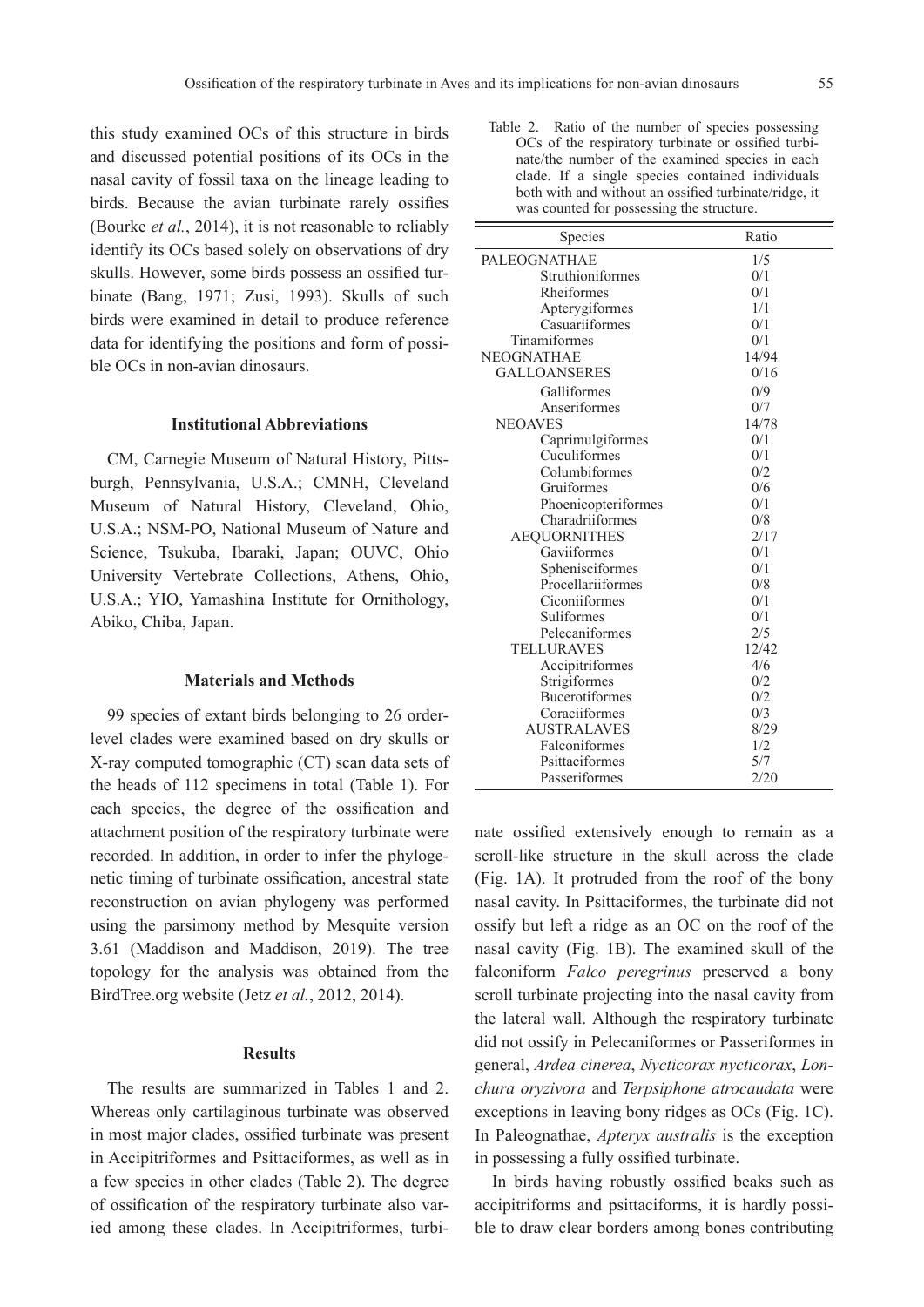

Fig. 1. Ossified ridges or turbinate in the skulls of *Gyps bengalensis* (A), *Ara macao* (B), and *Nycticorax nycticorax* (C). The arrow in each whole skull on left side indicates the direction of the close-up view on right side. Abbreviations: Lrt, left respiratory turbinate; ns, nasal septum; Rrt, right respiratory turbinate.

to the beak, i.e., premaxilla, maxilla, palatine and nasal. However, their respiratory turbinate appears to leave ridges or scrolls on the nasal, maxilla or both among the beak-forming bones (Heilman, 1926; Knutsen, 2007; Jansen, 2008) although the positions of these structures vary among species.

CT-scan images of heads of the species that were either found to have the OCs as described above or belonged to the same order-level clade as such species showed that these OCs were indeed associated with the respiratory turbinate (Fig. 2A). In Paleognathae (*Struthio camelus*, *Rhea americana* and *Dromaius novaehollandiae*) and some species belonging to other clades, dry skulls sometimes maintain ridges on the roof (dp in Fig. 2B). However, such ridges represent curling edges of the dorsal plate of the mesethmoid (Ali *et al.*, 2008), which support the lateral wall of the olfactory cavity and the olfactory turbinate as described in Bourke *et al.* (2014). These ridges ossifies more often than the OCs for the respiratory turbinate. Similar, paired ridges were present on the roof of the nasal cavity in *Phoebastria nigripes* (pr; Fig. 2C). However, these ridges were not associated with either respiratory or olfactory turbinate and can be distinguished from the ridges in other birds observed in this study in the following aspects. First, the contralateral ridges in *P. nigripes* anteriorly merged with each other as well as with a median septum. This is a condition that is not present in the ridge associated with the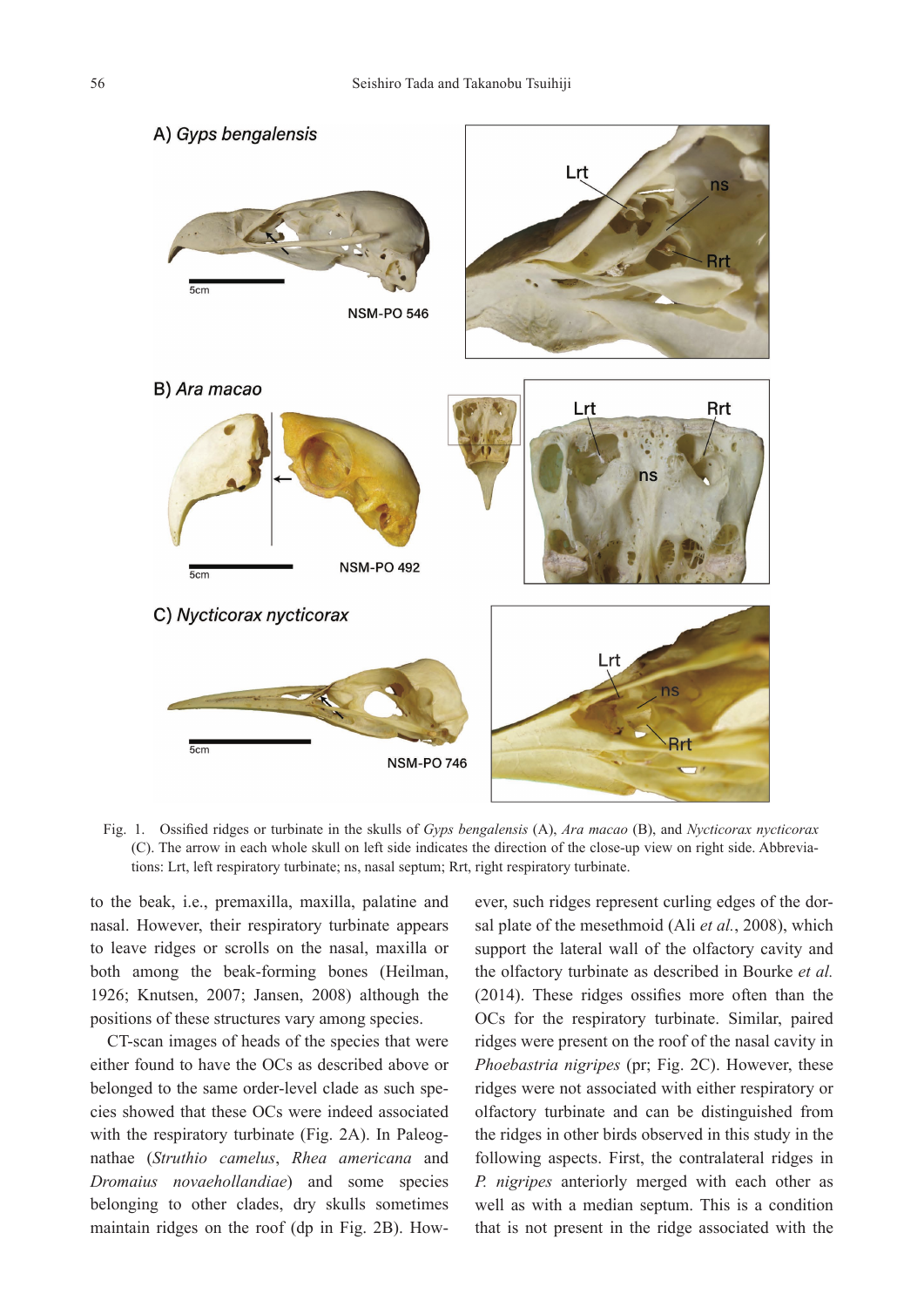

Fig. 2. Cross-sectional CT-scan images showing ossified ridges in the nasal cavity that are either associated with the respiratory turbinate (A, *Melopsittacus undulatus*) or not (B and C, *Dromaius novaehollandiae* and *Phoebastria nigripes*, respectively). The dorsal plate of the mesethmoid in *D. novaehollandiae* supports the lateral wall of the olfactory cavity and the olfactory turbinate (B) whereas ridges in *P. nigripes* (termed pseudo-ridges herein) is not associated with seither respiratory or olfactory turbinate (C). Abbreviations: dp, dorsal plate; Lrt, left respiratory turbinate; ns, nasal septum; pr, pseudo-ridge; Rot, right olfactory turbinate; Rrt, right respiratory turbinate.

respiratory turbinate. In addition, they were positioned much more medially than the ridge supporting the respiratory turbinate in other birds. The position of the paired protrusions supported by these ridges in *P. nigripes* suggests that they may serve the olfactory function as does the olfactory turbinate (Bang, 1971, fig. 7 [3]).

## **Discussion**

Among extant birds, the degree of ossification of the respiratory turbinate depends on their phylogenetic positions to some extent: it ossifies in most species belonging to Accipitriformes and Psittaciformes. This result may indicate that its ossification is related to the degree of beak ossification because the latter is high in Accipitriformes and Psittaciformes. In addition, the position of the ridge supporting the turbinate varies among species, ranging from the lateral to the dorsal walls of the nasal cavity proper, and is apparently not dependent on the homology of the bones, that is, the ridge may be positioned on the nasal or maxilla. This may be explained by the fact that the nasal capsule is a cartilaginous element developmentally independent of other elements of the chondrocranium or membranous cranial bones (de Beer, 1937). More detailed studies focusing on morphogenesis of the respiratory turbinate are necessary in order to confirm that its attachment is indeed independent of the identity of adult bones and can have variable positions in the main nasal airway.

The result of ancestral state reconstruction of the presence/absence of ossification shows that the most recent common ancestor of Aves lacked an ossified respiratory turbinate whereas ossification occurred independently for several times in this clade (Fig. 3). There is still no consensus regarding the avian phylogeny, especially the relationship among major clades (e.g., Jetz *et al.*, 2012; 2014; Prum *et al.*, 2015). Regardless of which Avian tree topology is adopted, however, the lack of an ossified turbinate ancestrally in Aves and later, independent ossification in several clades found in the present result will hold.

The above observations on robustly-beaked clades indicate that the OC for the respiratory turbinate may be recognized as a ridge positioned on the dorsal to dorsolateral walls of the nasal cavity proper if a fossil species of Avemetatarsalia indeed had the structure. It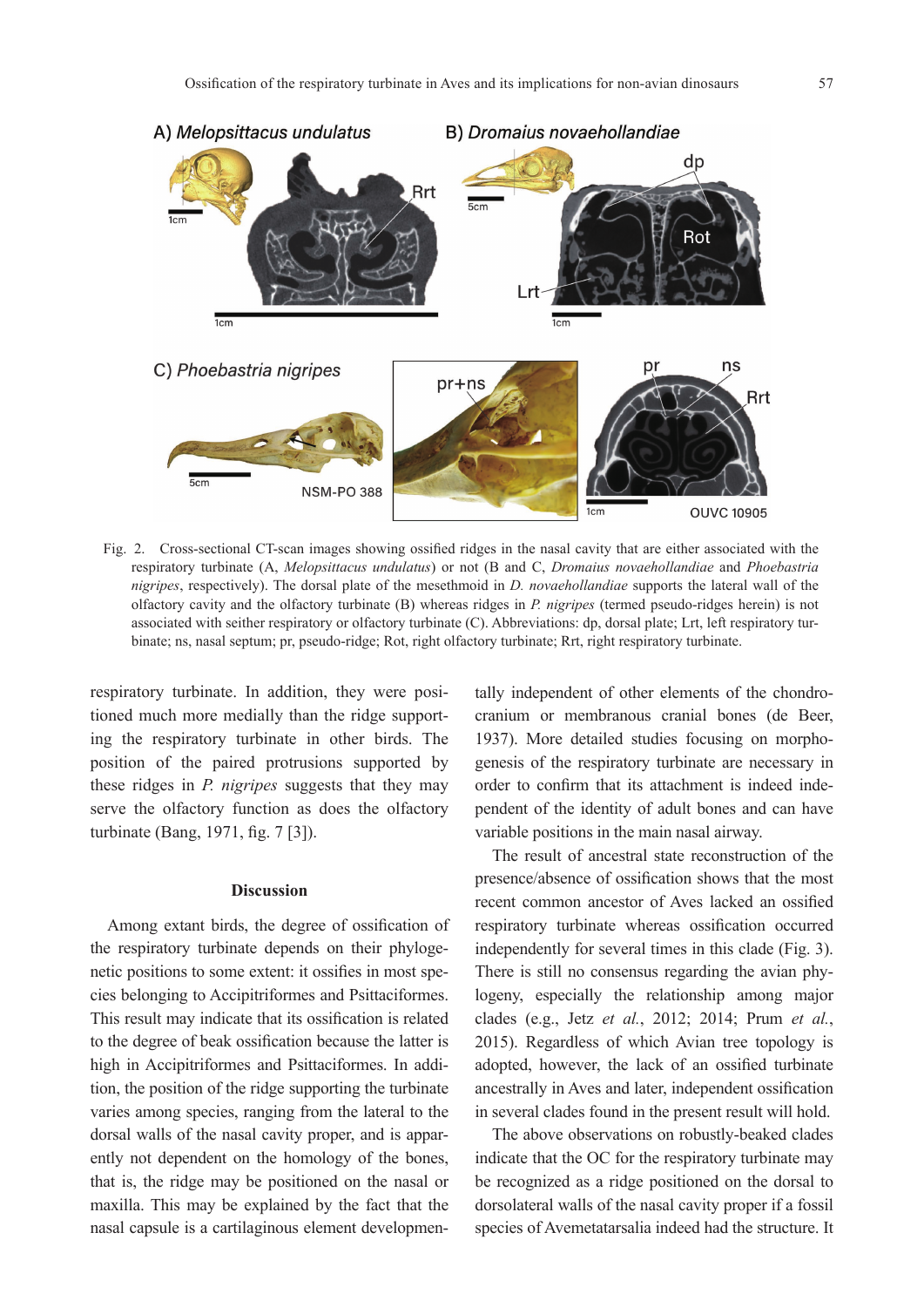

Fig. 3. Ancestral reconstruction of the presence/absence of the ossified turbinate by the parsimony method. The tree topology was obtained from the BirdTree.org website (Jetz *et al.*, 2012, 2014).

is noteworthy that the presence or absence of the OC varied even among several specimens of *Terpsiphone atrocaudata* (Table 1), suggesting that a fossil taxon may also show similar individual variations. Furthermore, the ridge supporting the olfactory turbinate as seen in Paleognathae needs to be distinguished from the one associated with the respiratory turbinate in fossil taxa. In the case of non-avian theropod dinosaurs, both the nasal cavity proper and olfactory region extended rostrocaudally (Witmer and Ridgely, 2009), potentially making the positions of the respiratory and olfactory turbinates rather distant from each other. Such a condition may facilitate identification of a certain OC of the respiratory turbinate and distinction from the olfactory one.

Previously, Witmer and Ridgely (2010) identified a possible respiratory turbinate in CT-scan images of CMNH 7541 (either *Nanotyrannus* or a juvenile *Tyrannosaurus*) that appears vaguely within matrix associated with both the nasal and the maxilla. Bourke *et al.* (2014) proposed a ridge on the roof of the nasal cavity in Pachycephalosauridae, particularly *Stegoceras validum*, as a putative OC. Whether non-avian dinosaurs really had the respiratory turbinate or not remains uncertain because, in the context of the EPB approach, the second closest bracketing taxon, Crocodylia, lacks the turbinate, making the inference equivocal (Level II inference; Witmer, 1995a), as well as because the structure was so fragile that it would be rarely preserved in the fossil record even if it had really existed (Bourke *et al.*, 2014). However, the possible position of the OC identified in this study is consistent with those of the structures suggested as evidence of